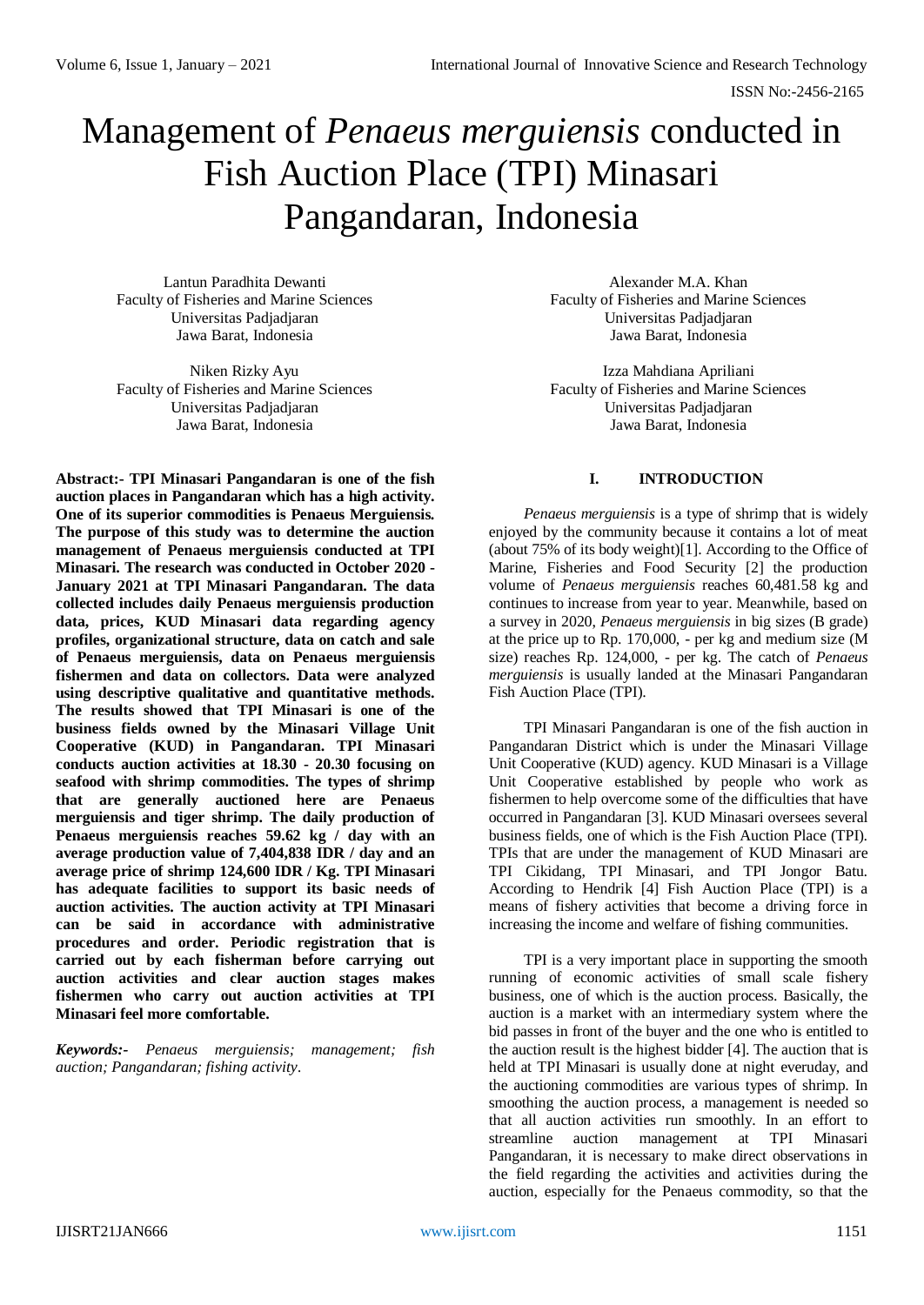auction process runs well so as to reduce errors that may occur. The purpose of this study was to determine the auction management carried out at TPI Minasari by directly observing the auction activities and activities of *Penaeus merguiensis* carried out at TPI Minasari Pangandaran.

#### **II. METHOD**

The research was conducted in October 2020 - January 2021 at TPI Minasari Pangandaran Regency. The data obtained in this practical field work are primary data and secondary data. Primary data is data obtained directly from the object of research in the field [5]. According to Jannah [5] explain that primary data is obtained directly in the field by conducting observations and interviews with the object being observed so that they can get information that is in accordance with existing conditions in the field. Secondary data is data obtained from several related and existing literature studies. The data collected included data on daily *Penaeus merguiensis* production, jerbung shrimp prices, KUD Minasari data regarding agency profiles, organizational structure, data on catch and sale, data on fishermen for *Penneus merguiensis* and data on collectors, data on descriptions of the auction process at TPI.

Data collection methods in this study are observation and interviews. Observation is not only an activity of observing and recording but also makes it easier to obtain information about the world around which will be studied [6]. According to [6] explains that observation can develop and find information more broadly. Observations were made at TPI Minasari, namely by looking at how the fish landed at TPI Minasari, the auction process, and the process of collecting data on catches and data on the results of shrimp auction by collectors. The interview is a method of collecting data by asking questions to related parties. Interviews were conducted with field supervisors and related stakeholders who understood the organizational structure at TPI Minasari, TPI Minasari duties and functions as well as the auction process carried out at the TPI. In addition, a few questions were asked about the Peneus merguiensis capture and landing unit at TPI Minasari.

# **III. RESULT AND DISCUSSION**

#### *A. Profile of KUD Minasari Pangandaran*

The Minasari Pangandaran Village Unit Cooperative (KUD) was established on January 2, 1962. The purpose of its establishment was to improve the standard of living of the people in the Pangandaran area, especially for people who live around the coast, the majority of whom work as fishermen. This establishment also aims to help some of the difficulties felt by fishermen in the Pangandaran area, including offering the catch that is obtained and meeting the fishing gear needs of the fishermen. With the hope that after the establishment of KPL Minasari the difficulties faced by Pangandaran fishermen can be overcome gradually. Evidence of the success of establishing KPL Minasari is the rapid progress and the increasing number of members joining KPL Minasari every year.

KUD Minasari is a cooperative that was formed to help the welfare of fishermen in Pangandaran. According to data from the 2019 Minasari KUD Annual Report, there are 24 employees working at the KUD. The organizational structure in KUD Minasari is as follows:



Fig 1. Organizational Structure

Fish Auction Place (TPI) is one of the business units owned by KUD Minasari and continues to this day. The following are the names of employees who work at TPI's business units as follows:

- 1. TPI Unit Manager: 1 person
- 2. Cashier: 3 people
- 3. Fishermen Recapping Officer: 2 people
- 4. Auctioneer: 2 people
- 5. Administration: 2 people
- 6. Computer Operators: 1 person
- 7. Weigher officers: 5 people
- 8. Ticket Officers: 2

# *B. General Condition of TPI Minasari Pangandaran*

According to Hendrik [4] explaining that the fish auction place (TPI) is a means of fishing activities and a driving factor to increase the income and welfare of the fishermen community. TPI was built with the aim of helping fishermen market their catch [7].

Fish Auction Place (TPI) Minasari Pangandaran is one of the TPI in the Regency. Pangandaran which is located on Jalan Kidang No. 240, Pananjung, Pangandaran. Astronomically, the coordinates of TPI Minasari are at 7 ° 42'09 "LS and 108 ° 39'29" East Longitude. TPI Minasari is located in the same place as the Village Unit Cooperative (KUD) Minasari Pangandaran. KUD Minasari is a cooperative that is intended for people who live around the coast where the majority of their livelihoods are fishermen [3].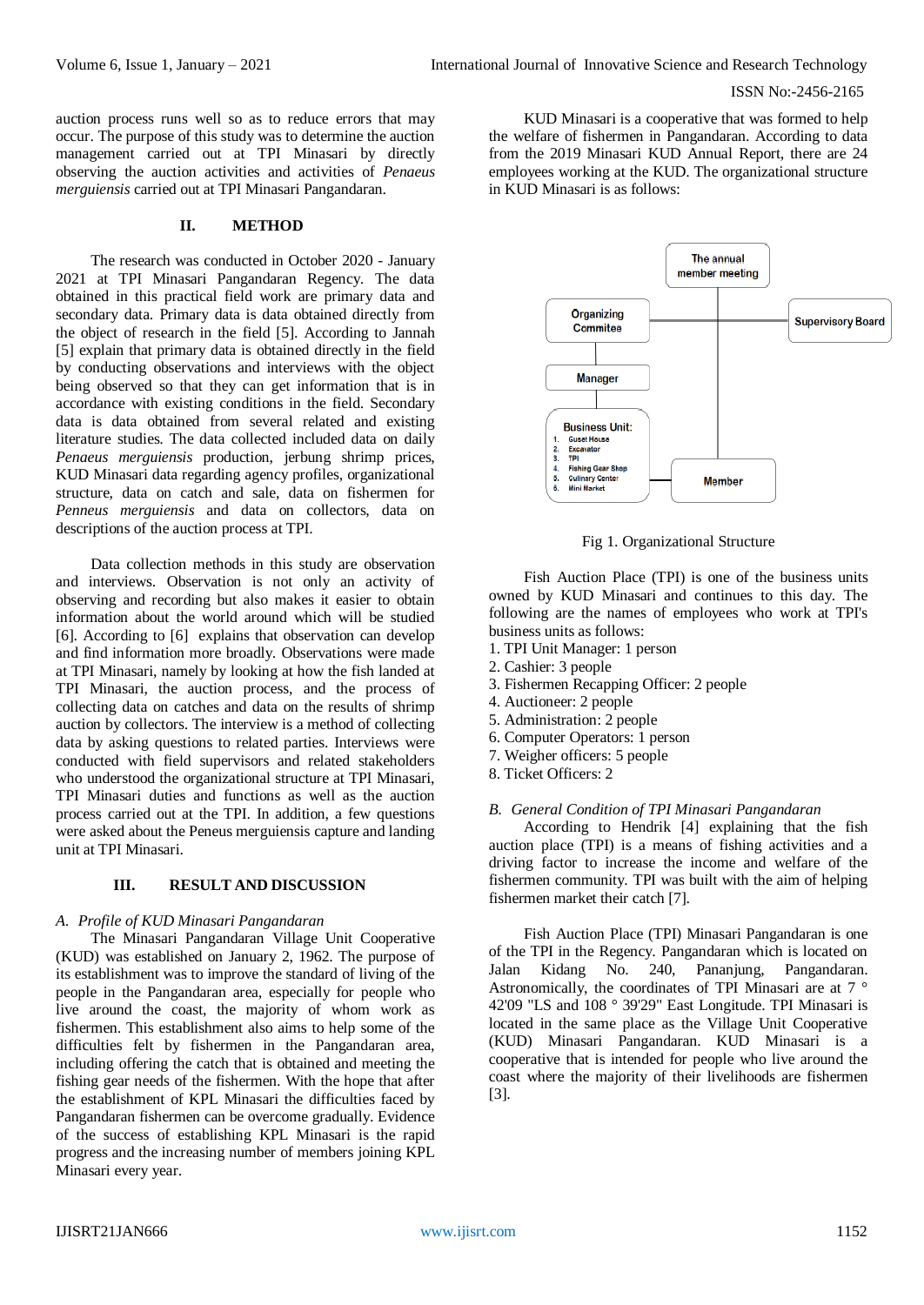KUD Minasari oversees several existing business fields, one of which is TPI. The TPI that is supervised by KUD Minasari are TPI Cikidang which is close to the Cikidang Fishing Port, TPI Minasari and TPI Jongor Batu on the East Coast.

# *C. TPI Minasari Pangandaran Facilities*

Fish Auction Sites (TPI) were built to support fishermen in carrying out their catch landing and marketing activities [8]. TPI Minasari was built with the aim of providing facilities and infrastructure to make it easier for Pangandaran fishermen to auction off their catch and increase income[3]. In addition, TPI must have facilities that support activities at TPI. The facilities at TPI Minasari have almost fulfilled the needs of fishermen who conduct auction there.

### *D. Implementation of Auction Activities*

The auction activity of *Penaeus merguiensis* at TPI Minasari is managed by KUD Minasari and is ultimately reported to the Department of Marine, Fisheries and Food Security (DKPKP). The auctions conducted at the TPI always run well in accordance with proper auction practices. The auction and sale of *Penaeus merguiensis* are carried out in public, then there is a bidder with the highest price who will be declared the winner of the auction who has the right to own the shrimp that has been auctioned [9].

The auction of *Penaeus merguiensis* at TPI Minasari is carried out every day except on Thursday. This was done because of the local tradition with fishermen, which is prohibited from going fishing on that day. The auction activities carried out at TPI Minasari usually start at 18.30 - 20.00 WIB. Fishermen and collectors all gathered to wait for the auction to begin. The following are the auction activities of *Penaeus merguiensis* at TPI Minasari:

1. The boat is anchored on the beach, the fishermen immediately bring the shrimp to the TPI using small barrels. One fisherman usually carries more than one small barrel containing the catch of shrimp which is added with ice so that the shrimp can last longer while fishing.

2. Its approved the catch that is taken out of the barrel and sorting is carried out starting from the type then the size.

3. Type and size of sorted shrimp are then weighed and the data on how much catch is obtained by fishermen. Shrimp are recorded according to their type and weight in the daily auction and ticket logbook. The types of shrimp being auctioned already have their respective codes. For example, for Penaeus merguiensis, the large code is (B) and the medium to small code is (S).

4. After that the finished shrimp are placed and neatly arranged to make it easier at auction. The auctioneer will give a minimum price in accordance with the lowest price in the market per kilogram. This is done so that no one is harmed and the auction remains fair.

5. The auctioneer together with the ticket maker begin the auction process. The auctioneer uses the daily auction logbook while the ticket maker uses the ticket to write down the agreed price at auction. Shrimp are offered to baskets or auction participants. The process of bidding prices is done openly. Shrimp are offered at tiered prices until the highest bidder wins the auction.

6. After the price has been agreed upon, the auctioneer fills in the auction logbook with the name of the basket that won the auction and the price that has been agreed upon. Meanwhile, the ticket clerk writes the name of the collector and the price on the auction ticket. There are 3 copies of the auction ticket, namely white color that will be given to fishermen, pink color which will be given to baskets / auction winners and yellow as data for TPI to be reported to DKPKP Kab. Pangandaran.

7. After the auction is over, fishermen can immediately exchange the tickets given to the administration room for money. Meanwhile, baskets can pay for it directly.

8. After getting money, fishermen can go home and share the money they receive with the crew of other boats.

# *E. Production of Penaeus merguiensis*

Shrimp commodity is one of the leading fishery products, one of which is capture fisheries [1]. One of the penaeid shrimp production which is quite high at TPI Minasari is the Penaeus merguiensis shrimp. According to Saputra [1] explains that Penaeus merguiensis is a type of shrimp whose production is large and economical. *Penaeus merguiensis* is usually caught by trammel net fishing gear which has a three-layer net. *Penaeus merguiensis* caught by the trammel net is clasified by big size (B) and mendium size (M). The following is the catch of Penaeus merguiensis for one month starting from 15 November 2020 - 15 December 2020.

Table 1. Catch of *Penaeus merguiensis* Size B and M

| No | Size               | Volume (kg) | Value (IDR) |
|----|--------------------|-------------|-------------|
| 1. | Big Size(B)        | 654.2       | 90.356.700  |
| 2. | Medium Size<br>`M) | 895.9       | 102.169.100 |
|    | Total              | 1550,1      | 192.525.800 |



Fig 2. Daily Volume Production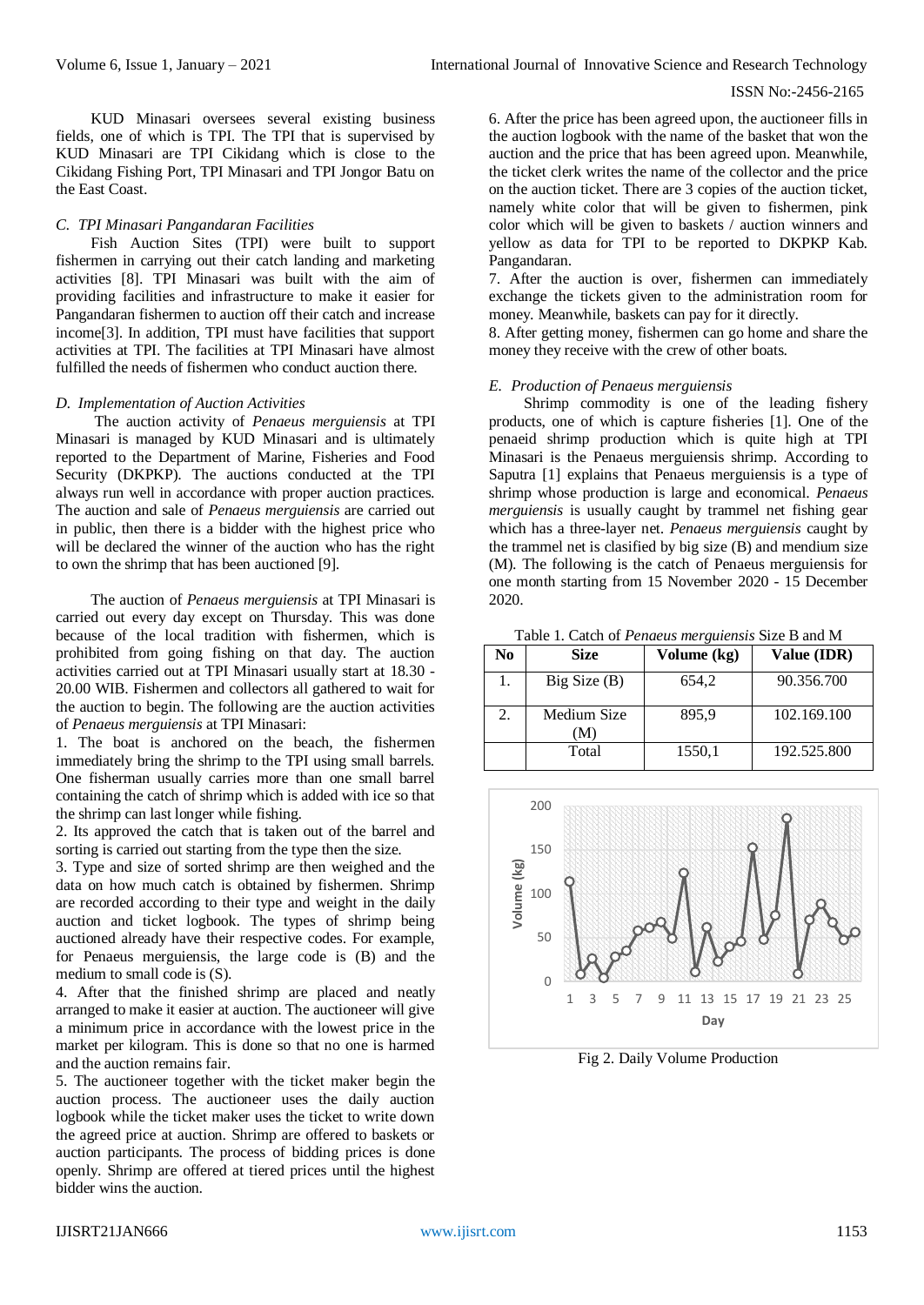

Fig 3. Daily Value Production



**Fig 4. Daily average price**

*Penaeus merguiensis* caught by the trammel net is more medium-sized than large ones. The total large catch for one month being auctioned at TPI was 654.2 kg with a production value of Rp. 90,356,700, -. Meanwhile, the shrimp caught in medium size was higher than the previous one at 895.9 kg with a production value of Rp. 102,169,100, - . The various sizes of the fishing gear mesh size used by the fishermen led to the size of *Penaeus merguiens* being captured to various sizes.

The production of the catch of *Penaeus merguiens* that is auctioned off at TPI Minasari tends to fluctuate. The highest catch of *Penaeus merguiens* was on December 14, 2020 with a weight of 185.7 kg and a production value of Rp. 23,286,700. While the lowest was on November 18, 2020 with a weight of only 4 kg and a production value of Rp. 538,000, -. The total catch of *Penaeus merguiens* during the month was 1550.3 kg with the production value obtained was Rp. 192,525,800.

The income of fishermen in each auction will be deducted by administrative fees which will be submitted to KUD Minasari. This was done because the fishermen who auctioned at TPI Minasari were members of KUD Minasari. The following are the administrative fees paid by fishermen, as follows:

- 1. Mandatory 1% savings
- 2. Free savings 2%
- 3. Fund famine 0.4%
- 4. Death fund 0.5%
- 5. Fishermen savings 0.4%
- 6. Eid packages 0.3% 7. Funds RAT 0.2% 8. Social Fund 0.5% 9. Old age funds 0.3% 10. Marine livelihood funds 0.2%
- 11. Auction service 1.2%

Fishermen who are members of the Minasari KUD are required to pay the administrative fees set by the Minasari KUD. This has been determined by the KUD and must be obeyed by all members of the fishermen who conduct the auction there.

- *F. Conclusions*
- TPI Minasari is one of the business fields owned by the Minasari village unit cooperative (KUD) in Pangandaran.
- TPI Minasari conducts auction activities at 18.30 20.30 focusing on catches with shrimp commodities. The types of shrimp that are generally auctioned here are Penaeus merguiensis and tiger shrimp.
- The daily production of *Penaeus merguiensis* reaches 59.62 kg / day with an average production value of 7,404,838 IDR / day and an average price of shrimp 124,600 IDR / Kg. TPI Minasari has adequate facilities to support its activities in meeting the basic needs of auction activities.
- The auction activity at TPI Minasari is said to have been in accordance with administrative procedures and order. Periodic registration that is carried out by each fisherman before carrying out auction activities and clear auction stages makes fishermen who carry out auction activities at TPI Minasari feel more comfortable.

#### **REFERENCES**

- [1]. Saputra, S. W. 2016. Analysis of Penaeid Shrimp Stock in South Coast Waters of Kebumen, Central Java. Management of Aquatic Resources *FPIK UNDIP*.
- [2]. Dinas Kelautan Perikanan dan Ketahanan Pangan (DKPKP) Kab. Pangandaran. 2019. *Annual Repport TPI Kabupaten Pangandaran 2019*.
- [3]. KUD Minasari Pangandaran. 2019. Annual Repport *KUD Minasari Pangandaran*.
- [4]. Hendrik. 2013. The Role of Fish Auction Sites (TPI) in Marketing of Fish from Fishermen Catches at Fish Landing Bases (PPI), Kec. Tanjung Beringin Regency. Serdang Bedagai, North Sumatra Province. *Berkala Perikanan Terubuk*, *41*(1): 102–108.
- [5]. Jannah, B. N., Syaifuddin dan J. Zain. 2013. Management of Artisanal Fishing Port: a case study on Labuhanhaji Fishing Port, South Aceh Regency. *KTI*, 1–9
- [6]. Hasanah, H. 2017. Observation Techniques (An Alternative to Qualitative Data Collection Method in the Social Sciences). *Jurnal At-Taqaddum*, *8*(1): 21– 46.
- [7]. Nurlinda, S. 2013. The Role of the Ponrang Fish Pelelengan TPI in Increasing Local Community Income (Case Study in Tirowali Village, Ponrang District). Equilibrium Journal, *3*(2): 249–254